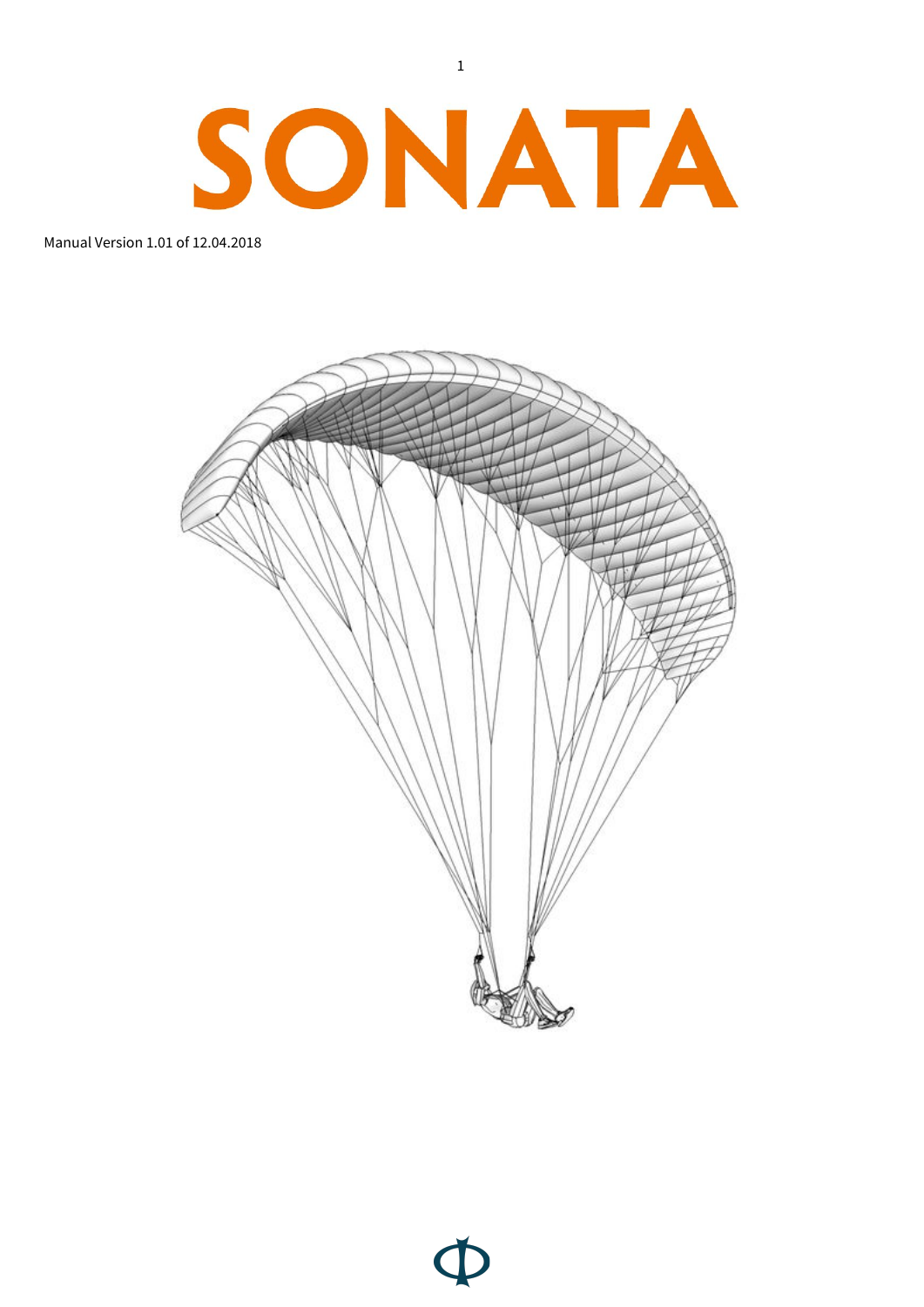# Congratulations!

Thanks you for choosing a PHI SONATA!

You have found in her a reliable friend who gently lifts you into the third dimension. She can not be disturbed by anything and lead you safely through the air. Whether you are a beginner or an old hand, you will love her!

This manual contains important information for handling your paraglider. We therefore recommend that you read the following pages carefully before your first flight. For questions or suggestions, please contact us at info@phi-air.com. More information about this and our other products can be found at phi-air.com.

In order to be able to use all service and warranty services, you must register your paraglider on our homepage under SERVICE / REGISTRATION.

# PHI

The PHI brand stands for experience, competence and passion. The PHI team consists of experts and enthusiasts with a lot of experience. First-class technical professionalism is the base to further push the limits.

# The PHI SONATA

The PHI SONATA is an EN A paraglider with 40 cells and many technical features that make a combination of a very high safety level, good performance, precise handling and a lot of fun possible. By using the very robust 30D Dominico cloth, additional diagonal reinforcements and the special separate finger diagonals outstanding robustness and form stability is achieved.

## Technical description

The SONATA has 40 cells across the entire span, of which five cells each on the Stabilo are designed as closed cells. This build up forms a very form stable and homogeneous wing. The profiles used combine high performance with a very forgiving flight behavior.

4 levels of lines on the sail lead to 4 risers on each side. The outermost A lines hang on a separate riser for easy big ears. The suspension system is extremely reduced, which offers a clear buildup and minimizes the line resistance.

On the front A riser, the speed system is attached.

For better distinction, all A-lines on the maillon rapide are covered and red.

The B-lines are green.

The stabiloleine on the B-riser red (orange).

The C-lines blue.

The brake lines yellow.

## Safety

The SONATA is characterized by extremely long brake travels til stall and a very large damping around all axes. The stability in turbulent air is very high. If the wing collapses, the reaction is typical A-class: with no dynamics.

The maneuver ratings of A in the EN / LTF tests confirm the large safety margin of this glider.

## Handling

Although the maximum braking travel is very long, the control inputs are short and direct, the brake pressure is low with good progression and excellent feedback. The SONATA can be moved very sensitively and with comparatively small control inputs in thermals.

## Performance

The PHI SONATA offers solid performance in all areas: it climbs well, glides well and still has reserves against the wind.

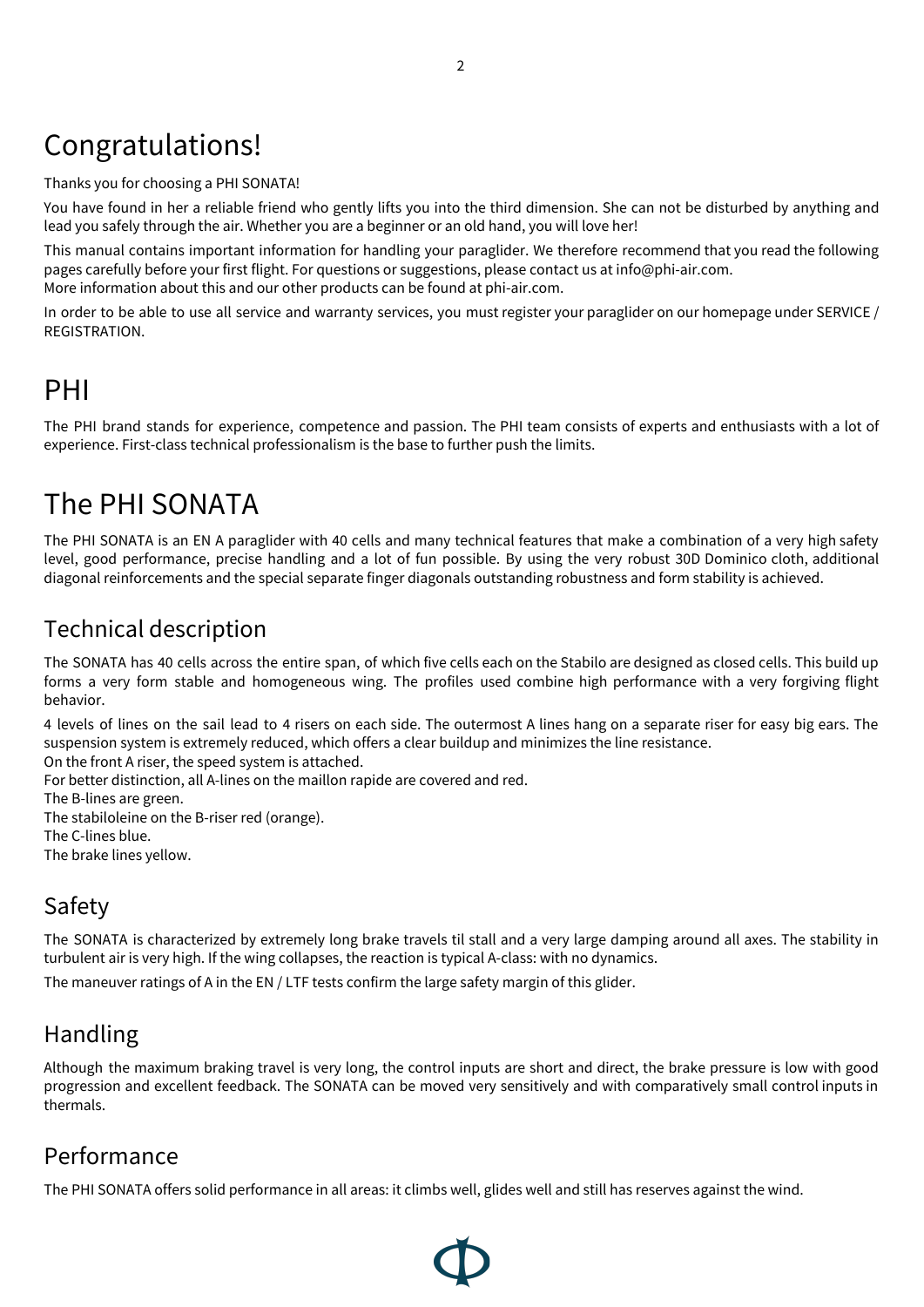## Target group

The SONATA can be safely piloted by a very wide group of pilots. The very forgiving flight behavior of this wing also makes it very easy for an absolute beginner to learn to fly and to enjoy the gained freedom. Even advanced pilots or those with years of experience will enjoy this wing for a long time.

### Pilot requirements

A paraglider with the maximum safe classification A does not place high demands on the pilot. Nevertheless, self-evident action is indispensable.

Each pilot must be able to judge whether his skills and equipment are actually up to the to expect flying conditions! Even with equipment with maximum passive safety, a wrong decision can have devastating consequences!

It is solely up to the pilot to avoid such misjudgments by continuing his education in theory and practice, and making his decisions wisely and according to his skills.

It is also up to the pilot to use suitable protective equipment and to ensure the constant function of his equipment.

Only those who are aware of these principles can practice paragliding safely and enjoyably.

## Before the first flight

### First flight

Each PHI paraglider must be flown in and inspected by a PHI dealer prior to handout to the customer. This first flight must be entered together with the date and pilot on the type table sheet of the paraglider (in the intake of the middle cell).

#### Registration

In order to be able to use all service and guarantee services, you must register your paraglider on the PHI homepage under SERVICE / REGISTRATION.

### Scope of delivery

The PHI SONATA comes with a pack sack, inner pack sack, packing tape and repair kit.

### Modifications to the paraglider

The specifications on delivery match to those the wing has been certified. Any unauthorized modification (such as changing the length of the lines, changing the riser) will result in a loss of certification!

Only the main brake line can be adjusted to a small extent:

On the main brake line is a mark where the brake handle is knotted. This setting can be slightly adapted to have sufficient braking distance available in extreme flight situations and when landing, and on the other hand not to constantly pull the brakes, especially in accelerated flight!

It is recommended that you take advantage of expert assistance to avoid the wrong setting or wrong knot technique. A wrong knot can slip surprisingly (the wing is only very limited steerable), as well as a too short brake line can significantly affect the flight behavior, resulting in the loss of certification.

### Suitable harness

The choice of the harness significantly influences the flight behavior of the SONATA. There are harnesses that allow very effective weight shifting, but also pass on turbulences relatively undamped to the pilot. Less agile harnesses allow no extreme weight shift, but the pilot is less shaken by turbulences.

A competent flight school can help with individual expert advice.

### Legal weight range

The SONATA is only approved for operation within a certain weight range. It is the total weight, including pilot, paraglider and harness (and other equipment).

If the SONATA is flown in the lower half of the legal weight range, reduced agility can be expected. In strong turbulences a lower

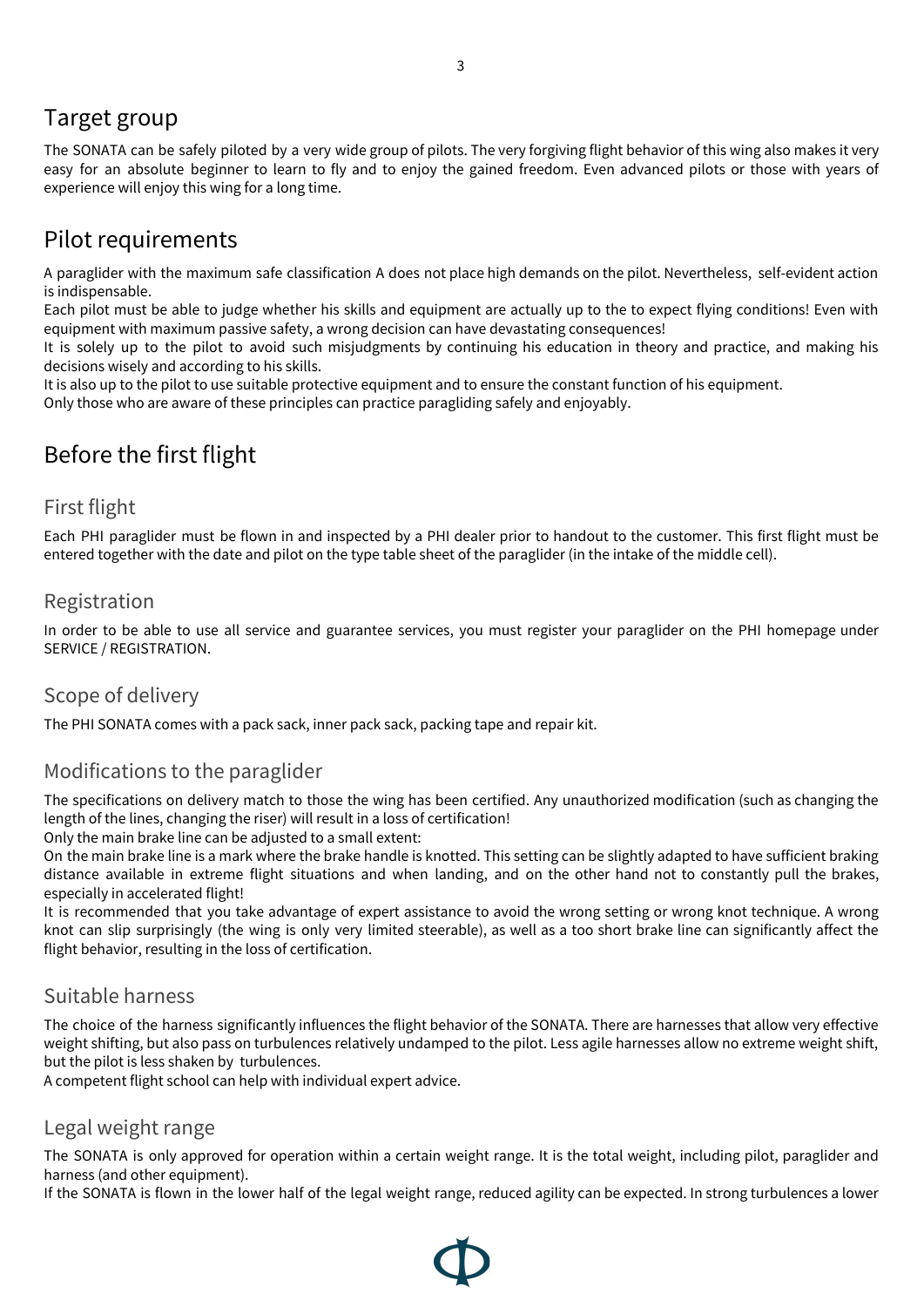4

stability may be noticeable. The reaction on extreme maneuvers is very relaxed.

Flying the SONATA in the upper half of the weight range increases the dynamics and stability of the glider. The trim speed increases increases slightly. The dynamic on extreme maneuvers is slightly higher.

# In flight with the SONATA

It is recommended to do the first flights with a new glider in calm conditions to get used to the flight behavior. Also, a few launches on the training hill or ground handling are recommended to get a feel for the wing and its reactions.

### Start

The pilot must make sure that all equipment is in good condition before take-off. In particular, the wing, the harness and the rescue system. The type table must be checked. It is important to make sure that you are in the legal weight range.

Necessary start check:

- 1. **Strapped on** (leg straps and chest strap on the harness closed, chin strap on the helmet closed)
- 2. **Hanged in correctly** (risers not twisted, hooked in carabiner, accelerator connected correctly, carabiners locked)
- 3. **Lines** (A-line above, all lines sorted, brake line runs freely to the brake pulley)
- 4. **Canopy** (canopy is prepared in a bow with open leading edges)
- 5. **Wind and airspace** (wind direction from the front, airspace free)

The pilot performs the control look up and makes sure that the wing is completely open above him, with no knots in the lines. The final decision to start has to be made only in the case there are no faults.

Otherwise, the start should be stopped immediately for security reasons!

The SONATA is characterized by a very simple forward as well as reverse start behaviour. The glider rises constantly without strong forward shooting. Overall, the starting behavior is very simple and forgiving and requires no further knowledge than the standard forward and reverse launch techniques taught in the flight school.

Generally it is advisable to practice regularly on the training hill or by ground handling in the wind.

## Straight on flight

The SONATA has the best glide performance at trim speed (with fully released brakes). In calm air, the glider is reaching the greatest distance at a given altitude.

In headwinds or sinking air masses you fly with maximum glide when you push the accelerator. In turbulent air you should consider the more dynamic reactions on a collapse in accelerated flight and therefore choose a greater safety altitude to the ground.

#### **Attention!**

Never push the accelerator with too little safety altitude to the ground!

The safety height allows the glider to open by itself after a large collapse, or the pilot to actively recover the wing. There should also be enough reserve of altitude to use the rescue system, in the case of unsolvable problems.

In strong turbulence, a light brake input on both sides is recommended to increase stability and to get that feedback on the brakes necessary for active flying.

Active flying is the constant control and correction of the angle of attack and airspeed in turbulent air.

With a perfected active flying style you can prevent most collapses. Part of the necessary reactions can also be learned and practiced during ground handling, for example by trying to stabilize the glider without looking at the wing above.

### Flying turns

A curve is an interaction of inner brake, outer brake and weight shifting. The art is the right dosage. The SONATA is characterized by a sensitive handling. Small brake inputs are enough to fly precise turns.

The SONATA loves the modern, dynamic thermal flight. It is recommended not to pull the curve outer brake and to keep speed and dynamic while turning. The SONATA "carves" very efficiently around the curve and climbs dynamically. Tight and controlled turns, or swing-free curve changes, require practice and should be the goal of every pilot.

#### **Attention!**

Should it happen that the wing is no longer controllable by the brake lines, e.g. the brake lines are involved due to a faulty start

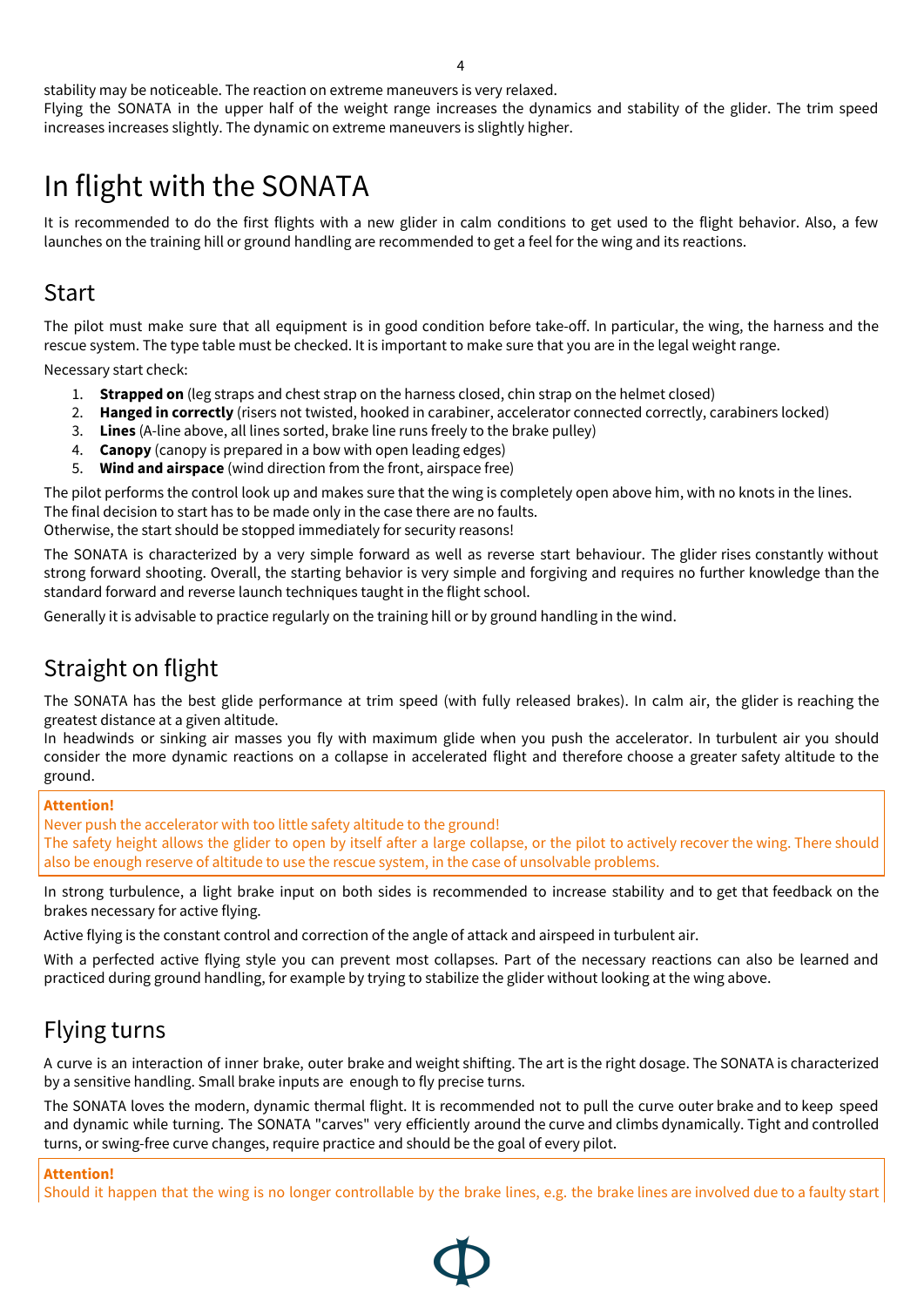check, so the SONATA can be controlled to a limited extent via the C-risers. In combinations with weight shift, relatively good directional corrections are possible. A safe landing is also possible with this technique. The C-risers should only be pulled down slightly to avoid a stall.

#### **Attention!**

If the brake lines are pulled too far or too fast, there is a risk of a stall!

A one-sided stall (negative turn) clearly announces itself: the wing starts to lose inner pressure and shape during the curve. In this phase, the inside brake is to be released immediately!

### Landing

The SONATA is easy to land. In the final approach against the wind you let flare the wing slightly braked. In about 1m above ground level, the angle of attack should be increased by more and more braking. When the minimum speed is reached, the brakes are pulled to the max, the wing shows a soft touch down.

In strong headwinds you brake very little. Only when the pilot is safely on the ground, he stalls the wing with caution (possibly with the rear risers).

#### **Attention!**

Landings with steep turns in the final approach are absolutely to be avoided (pendulum danger)! A complete stall can result in a very rude impact of the pilot even at just two meters altitude. Therefore, the brakes should be fully pulled only just before touchdown.

### Rapid descents

#### **Attention!**

All rapid descent maneuvers should be practiced in calm air and in sufficient safety heights to safely use them in emergency situations with turbulent air.

For all extreme flying maneuvers and rapid descents:

- first practice under the guidance of a teacher as part of a safety training.

- before initiating maneuvers, the pilot ascertains that the airspace below him is clear.

- during the maneuver, the pilot must constantly control the altitude above ground.

#### Big ears

Applying big ears is extremely effective and easy to perform with the SONATA. To initiate the outer A-risers (red, orange) are grabbed at the top of the screw shackle, and pulled symmetrically down. The brake handles remain in the hand (without additional wrapping). As long as the risers are held down, the wingtips remain folded and the sink value increases.

If wingtips do not fold completely at the beginning, it is advisable to repeat the initiation, pulling the A-straps faster and / or grasping the outer A-riser above the shackle. The more impulsive pull and the larger pull path on the outer A-riser facilitates the folding in of the wingtips.

It is recommended to accelerate the wing additionally to increase the sink rate and the forward speed. It also compensates for the increase in angle of attack caused by the added resistance of the applied ears.

To release the maneuver, it is sufficient to release the outer A risers back up again, whereupon the SONATA independently recovers the wingtips

If the ears do not fill completely by themselves, the filling can be achieved by a short brake input. It is important to ensure that it is only a short and limited brake input, or that the brakes are released immediately.

#### B-Stall

The B-stall is initiated by symmetrical pulling down (about 20cm) of the B-risers. The introduction forces are relatively high, but decrease with increasing amount of pulling. For maximum effect, it is recommended to grab the risers at the top of the screw shackle.

The wing immediately loses its forward speed when the B risers are pulled down and enters a stable stall. The pilot shifts slightly in front of the wing. The further the B-risers are pulled down, the larger the sink rates (up to 9m / s).

If you pull too far, the glider starts to rotate slowly around its vertical axis. In this case, the hands should be raised again until the rotation stops. (A rotation can also be caused by asymmetric pull).

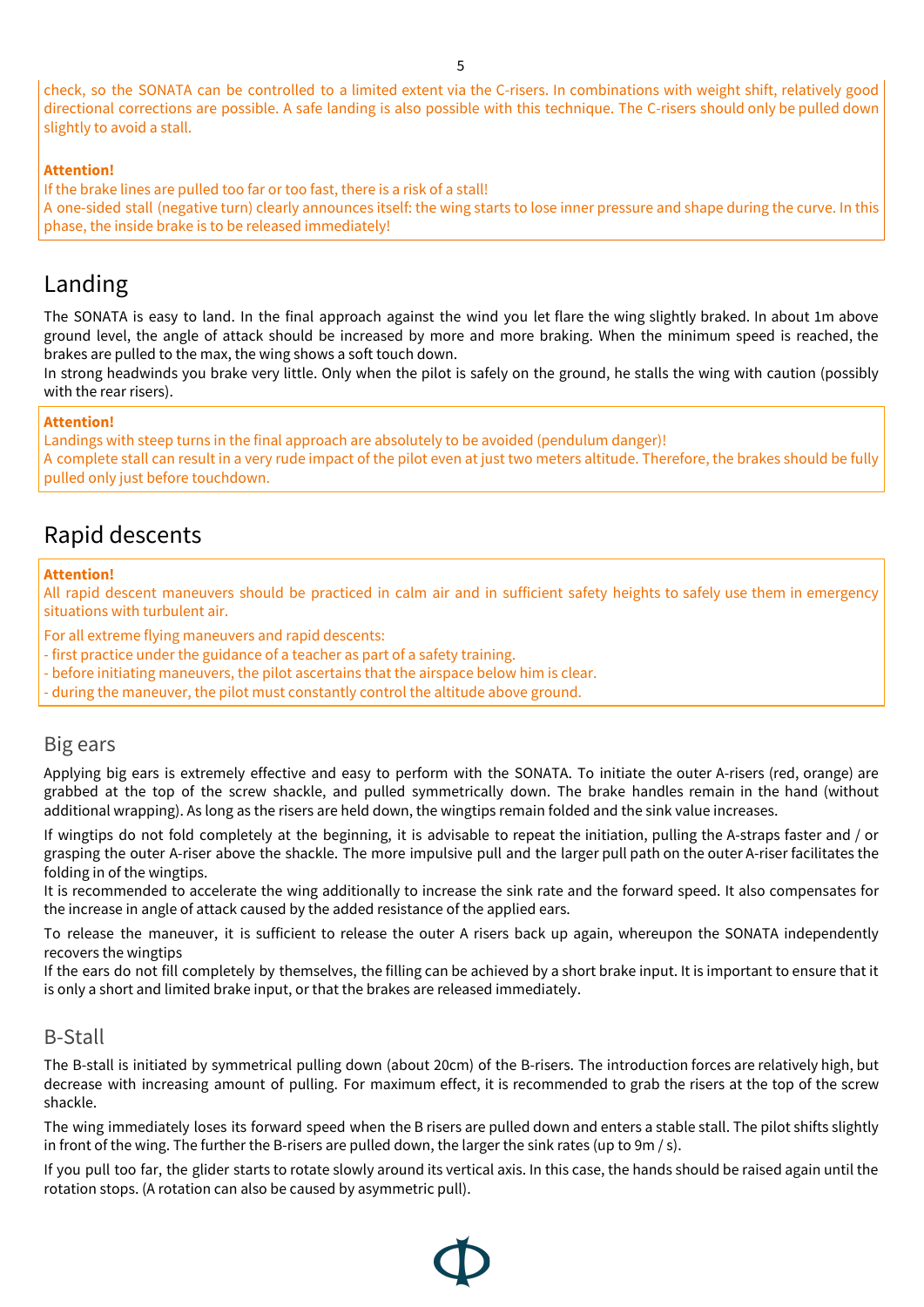The B-stall is recovered again by quickly move the hands upwards.

The brake is held throughout the maneuver (without additional wrapping around the hand). During the rcovery, make sure that the brake is fully released.

### Deep spiral

The deep spiral is the most demanding fast descent and should only be learned at high altitudes, ideally as part of a safety training course.

The initiation can be divided into two phases:

First, you fly a turn by applying one brake and by shifting your weight to the same side, the glider will bank up and increase its turning speed. Then the g-forces increase rapidly and the leading edge will lean towards the ground. In a fully developed deep spiral, the leading edge is almost parallel to the ground. The maximum sink rate with the SONATA can get up to 25m/s and more.

The first attempts to fly a deep spiral should be stopped clearly before reaching a fully developed deep spiral to get used to the quick rotation and to practice the exit without pendulum swinging. The exit should be performed by simply releasing the inner brake with a neutral weight-shift. The SONATA will then decrease its bank angle and go back to normal flight. To avoid a pendulum movement, the inner brake has to be pulled in the moment the wing wants to reduce its bank rapidly.

The actual spiral movement begins with the leading edge nearly parallel to the horizon. At this moment the harness banks and the pilot the is pushed to the outside of the rotation movement. The pilot should allow this movement to avoid a stable spiral situation. (see below). Now the sink values can be varied by inner and outer brake.

If the pilot weight shifts to the outer side, the spiral movement will get slower as soon as the pilot releases the inner brake. The rest of the exit works as explained above.

If the pilot shifts his weight significantly inwards, the SONATA can continue to spiral when releasing both brakes. In this case apply both sides braking or braking of the outside of the curve and of course shift of the weight to the outside.

The sink values in the spiral can be between 10m/s and 20m/s. The load on the body is over 4g and can lead to unconsciousness depending on the physical constitution of the pilot.

So it is important that you slowly approach this maneuver in order to master the diversion actively and confidently, and to know the reaction of the body in this demanding situation of high g-forces.

#### **Attention!**

Active exiting a stable deep spiral requires an unusually large amount of body force due to the high g-load!

#### **Attention!**

Due to the high performance and dynamics of the wing you have to expect that the glider rises up some altitude after the release of the deep spiral and hits his own vortex turbulence!

## Collapse

#### Asymmetric collapse

When entering strong turbulence, one side of the paraglider may collapse. Specifically, this happens when on this side of the wing is losing lift by decreased or negative angle of attack. As a result the lines are getting unloaded and the wing is collapsing.

Such a collapse can only affect a small part of the span and the SONATA will show no significant reaction. For larger collapses with more than 50% of the span affected, the glider shows a more dynamic reaction:

Due to the increased drag of the folded wing, the SONATA will start to turn to the side of the collapse. At the same time, the glider pitches forward as a result of the smaller loaded wing surface and therefore higher wing load and needed airspeed.

The pilot can prevent the glider from pitching and turning, by applying the brake on the non collapsed side of the wing.

If a collapse occurs close to the ground it is essential to react properly. The proper reaction should be taught at high altitude, ideally under professional guidance (safety training).

If the brake input on the open side is clearly too strong, it can lead to an asymmetric stall (see spin).

### Frontal collapse

The front collapse, often misunderstood as a "front stall", is also a consequence of turbulence. In contrast to the asymmetric side collapse, the entire leading edge folds down.

The SONATA opens the frontal collapse, as well as the side collapse independently.

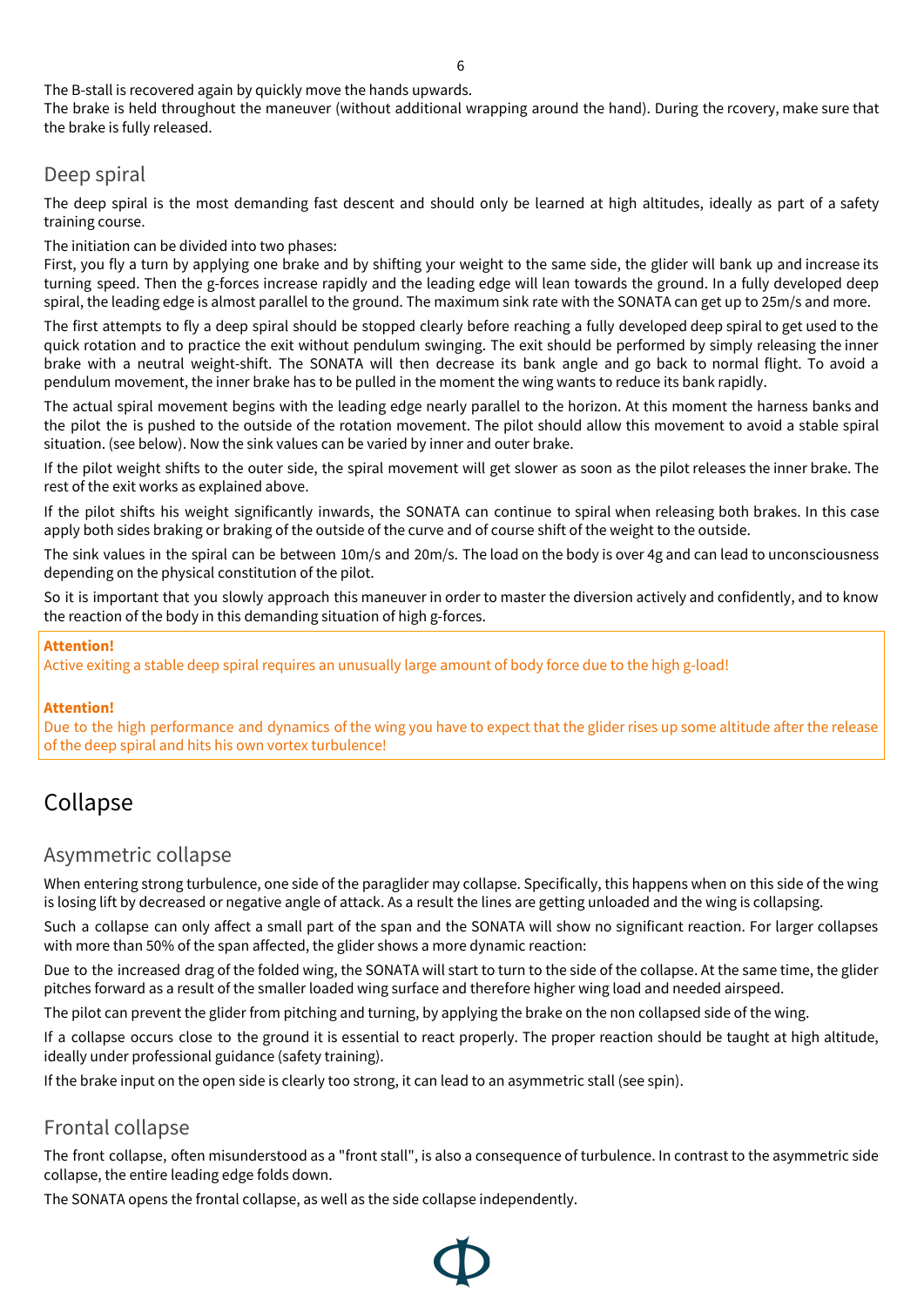To speed up the reopening, we recommend a slight double-sided braking.

### Stall manoeuvres

#### Spin

A wing rotates negatively when the airflow detaches on one wing half. The canopy turns around the vertical axis with the center of rotation within the span. The inner wing flies backwards.

There are two causes for spinning:

- a brake line is pulled too far and too fast (for example, when introducing the spiral dive)

- one side is slowed down too much in slow flight (for example during thermal flying)

If an accidentally initiated negative curve is discharged immediately, the SONATA goes into normal flight without any major loss of altitude. The brake that has been pulled too far is withdrawn until the airflow on the inner wing attaches again.

#### **Attention!**

After a longer negative curve, the paraglider may shoot on one side. This can result in an impulsive collapse or a cravate.

### Fullstall

The Fullstall is a complex maneuver whose correct technique can not be fully explained in this manual. Those who want to learn this maneuver should do so under the supervision of a pilot who masters this maneuver perfectly - the best way during a safety training.

The available brake travel down to the stall point depends on the wing size! In turbulent air, the stall can occur much earlier or significantly later. Who wants to use the full brake travel, must train many full stalls and get a feeling for the partially or fully developed stall.

#### Parachutal stall

The parachutal stall is a flight condition without forward speed and with a significant higher sink rate. The parachutal stall can be initiated by the pilot by strong symmetrical braking and is effectively the precursor to a full stall.

The SONATA automatically exits the parachutal stall by fully releasing the brakes.

A very heavily used wing with a porous cloth and / or with a not anymore correct trim (for example, as a result of many winch starts or deep spirals) can stay in a stable parachutal stall. This can happen, e.g. when the B-stall is released slowly, or after a large frontal collapse.

In addition, the tendency to a parachutal stall is higher with a wet glider or by flying in the rain or in very cold air.

In the case of a stable parachutal stall you should push the A-risers forward or pull them down, or - even better - push the accelerator. After a slight pendulum movement, the glider returns to normal flight.

In the case of a parachutal stall closed to the ground the pilot has to decide whether the altitude is high enough for a pendulum movement or it is better to prepare himself for a hard landing.

#### **Attention!**

When the wing is in a parachutal stall, additional brake input may result in a fullstall!

### Cravates

After a big collapse or after a badly executed full stall, a part of the wing might be tangled up in the lines, and won't reopen automatically. This is what you call a cravate. During our extensive test flights with the SONATA we never experienced a cravate but this situation can not be eliminated with any paraglider.

In case of a cravate we recommend the following actions:

- 1. **Counter steer:** Probably the wing wants to turn to the side of the cravate. In some cases, the turning happens quickly and will end in a stable deep spiral without the pilot's action. So it is important to react quickly by counter steering.
- 2. **Opening the cravate by applying the brake with an impulse movement:** Some cravats can be opened with this method. It is important to keep the wing in straight flight by pulling the other brake all the time.

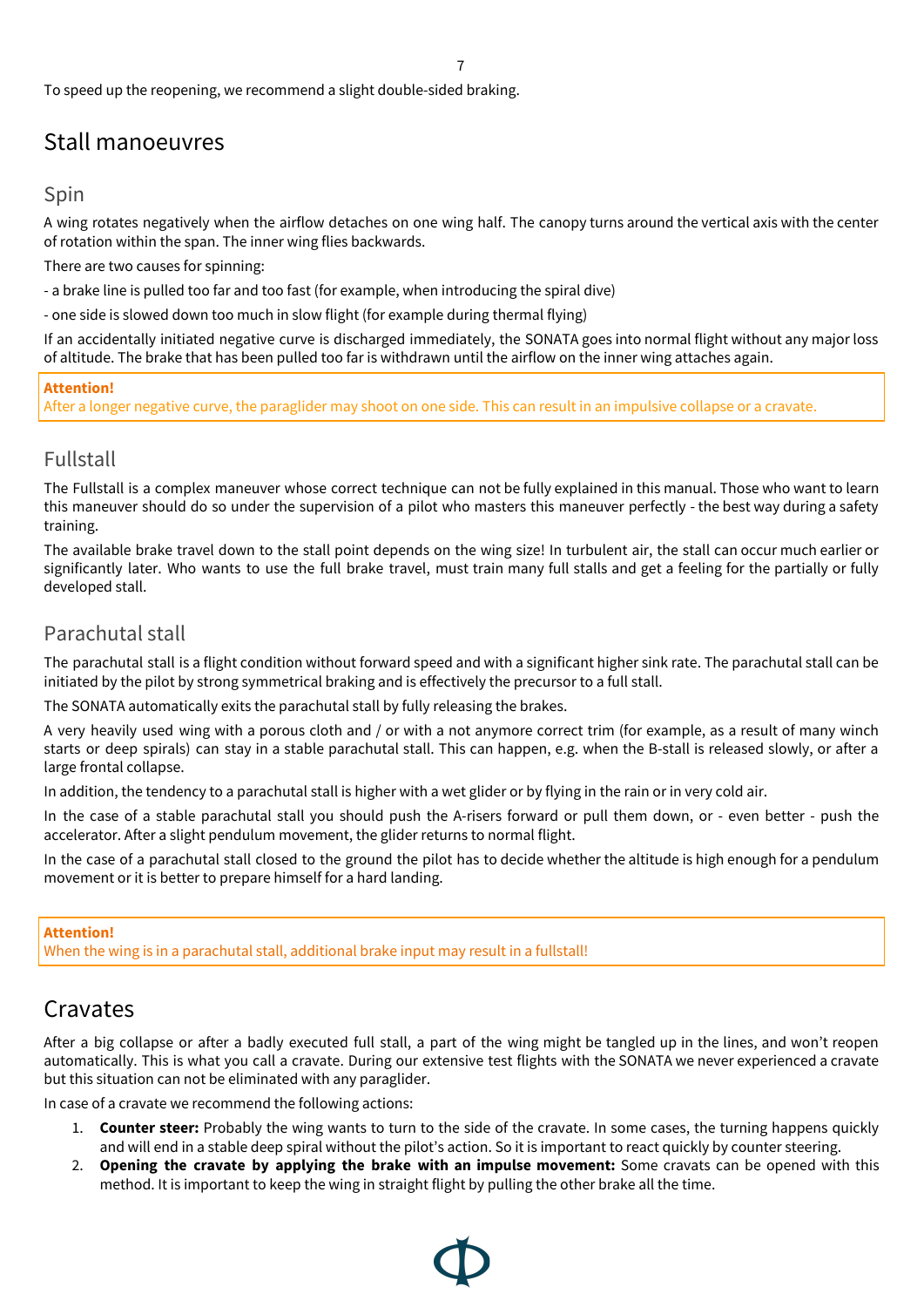- 3. **Pulling the stabilo line:** Some cravats can be opened by strongly pulling the stabilo line. (It is the orange line on the B-riser. Have a look at it or grab it every once in a while and you will be able to react quicker in a moment of danger.)
- 4. **Induce a collapse on the side with the cravate.** Sometimes this helps as well to get rid of the cravate.
- 5. **Full stall:** Many cravats can be opened by using the Full Stall. But of course you have to have solid experience with this manoeuvre to be able to use it properly.
- 6. **Reserve:** If you lose control or if you are not absolutely sure that you have enough height for further attempts to recover, immediately use your reserve!

Many pilots wait way too long before using their reserve. Some don't use the reserve at all if they lose control of their glider. We strongly recommend to at least mentally practice the use of the reserve from time to time: Grab the handle of the reserve in flight, like you would do it in case of emergency. Many clubs or schools offer to throw the rescue for example in a gym. The most realistic way of training is to use the reserve in real flight. Many SIV Clinics offer that as part of their training.

Please use these possibilities: There are already too many pilots, who almost forgot that they have a reserve they could use, which is a very bad precondition to use it without hesitating in a dangerous moment.

## Winch launch

The SONATA is very easy to launch on the winch. You should start to climb at a flat angle.

We recommend the use of a towing adapter. This is connected on top of the main carabiner and connects it with the tow release.

### Speed system

#### Mounting of the speed system

Most harnesses have two pulleys on each side, some (light) harnesses instead have two simple rings. The two accelerator cables supplied with the harness are guided from top to bottom through the two pulleys / rings and fixed on the speed bar.

Important is the correct adjustment of the length. If you set it too short, the glider might fly accelerated all the time, which definitely has to be avoided. If you set it too long, you might not be able to use the full accelerator travel.

We recommend that you set the accelerator slightly too long during the first assembly to estimate the free travel in flight. You can then shorten the accelerator if necessary by this free travel.

#### Using the accelerator in flight

Before take off, when hooking thee risers into the main carabiners, be sure to connect the speed system rope with the speed system on the risers: connect the "brummel hooks".

In flight, the SONATA can now be accelerated by pushing the speed pedal, which results in reduction of the angle of attack and as a consequence an increase of the airspeed. The speed increase compared to trim speed is about 10 - 12km/h.

The use of the accelerator is useful to penetrate against the wind or to make more distance in a certain time during XC flights.

#### **Attention:**

Braking during the accelerated flight not only costs a lot of gliding performance, but as well increases instability and may lead to collapses! Always step from the speed bar first, then pull the brakes!

To turn, simply shift weight, or push the speed bar asymmetrically. (If you push the right side further, the wing will perform a left turn.)

### Geometric data of the accelerator

If the entire available accelerator travel is used, the A-risers shorten by 15cm or 17cm compared to the C-risers, depending on size: see technical data.

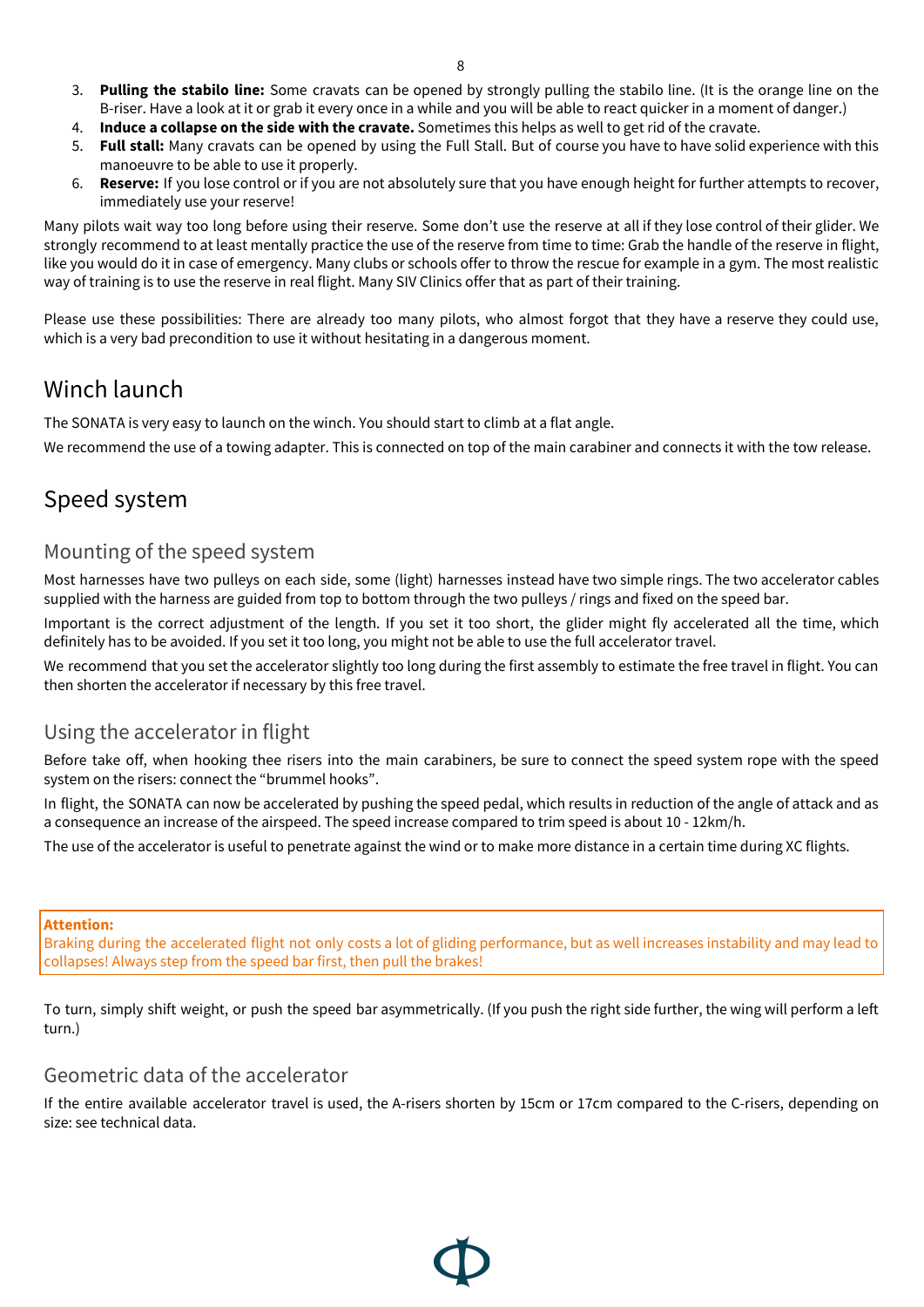# Service and maintenance

## General advice

With proper and careful handling of the paraglider, this will remain in perfect technical condition for many years even when used intensively. Please note the following:

Don't expose your glider to unnecessary UV radiation – for example by leaving it on the landing site unpacked.

When folding, you should not bend the polyamide rods at the leading edge more as necessary.

If you pack the glider when it is wet or just damp, it has to be dried later. Don't leave it packed in a wet condition!

When you practice ground handling, avoid crashing the glider hard on the ground with the leading edge, as this might lead to damage.

Avoid unnecessary dirt or sharp stones touching the lines and the cloth. Don't step on the lines if they are laying on a stony surface!

Humidity combined with dirt can lead to shrinking of the lines and thereby to the wrong trim on your glider. Salt water (sweat) may damage the lines in the long run.

### **Storage**

Ideal is a light-protected, dry storage of the paraglider. Permanent storage at very high temperature (for example in the car during midsummer) should be avoided.

For longer storage, the paraglider should not be compressed.

### **Transport**

For transport, the paraglider can be compressed very tightly. The nylon monofilaments used for nose stiffening are very insensitive to permanent deformation.

If a very small pack volume is required, a compression bag can also be used. To minimize the weight, make sure that the paraglider is packed dry. The nylon cloth absorbs water at high humidity and gets heavier. If vibrations occur during transport (eg: motorcycle), make sure that the fittings (line locks) do not touch the sail cloth (use the riser bags).

## Cleaning

To clean the wing, only use water and a cleaning cloth. Never use any solvents!

If there is sand, dirt or small stones inside the canopy, you should remove them because they will damage the coating of the cloth and the seams in the long run.

### Repair

Repairs should only be carried out by the manufacturer or by authorized companies. If you have any questions, please contact PHI directly: (info@phi-air.com)

Exceptions are the replacement of lines as well as the repair of small cracks (up to 5 cm, which do not affect seams) or holes in the cloth, which can be repaired with the original PHI repair set. A small set of sticking cloth is supplied with the wing.

## **Check**

The general check interval is two years, unless the checker sets the check interval to a shorter time because of a heavily used wing.

Commercially used equipment (school gliders, tandems) must always be checked every year. This is also recommended for gliders under heavy load, e.g. with more than 150 flight hours in two years, or with regularly flown acro maneuvers. We also recommend an annual check if there is a lot of flying in terrain that puts a plenty of strain on the material: in rocky areas, in salty air, or especially in salt water contact.

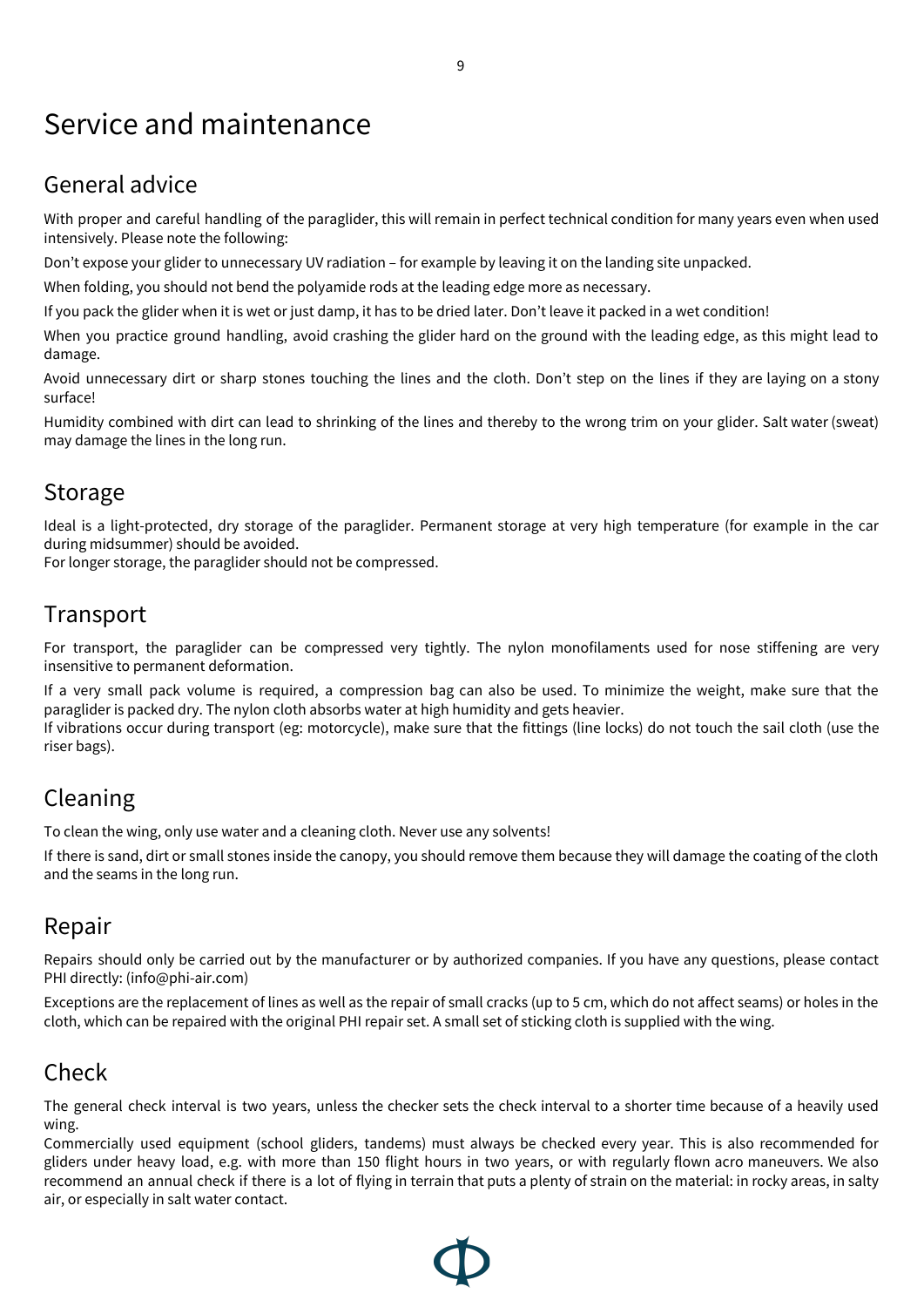In these cases it is even more than usual for the pilot to regularly check his glider for damage. Each check must be confirmed by the check-stamp. In case of non-compliance, the quality seal expires. For further information on the maintenance check, see the check-in instructions on the PHI homepage (http://www.phi-air.com): Downloads: Check. This is constantly updated according to the state of the art, experience and knowledge.

# Registration, warranty

In order to be able to use all service and warranty, you must register your paraglider on our homepage under [SERVICE](http://www.phi-air.com/service/registration/)  $/$ [REGISTRATION](http://www.phi-air.com/service/registration/).

Further details see PHI [Homepage](https://phi-air.com/service/warranty/).

# Environment friendly behaviour

Finally, we would like to call on you to operate our sport as nature and landscape friendly as possible. In addition to self-evident things, such as not to leave garbage, you should also avoid to scare animals by flying nearby. Especially in the cold season, this stress can be life-threatening for animals.

# Disposal

The plastic materials used in a paraglider require proper disposal. Please return your used wing to PHI: it will be disassembled and disposed by us.

# PHI

PHI, a brand of the Papesh GmbH Achenseestrasse 12 6212 Maurach Austria



10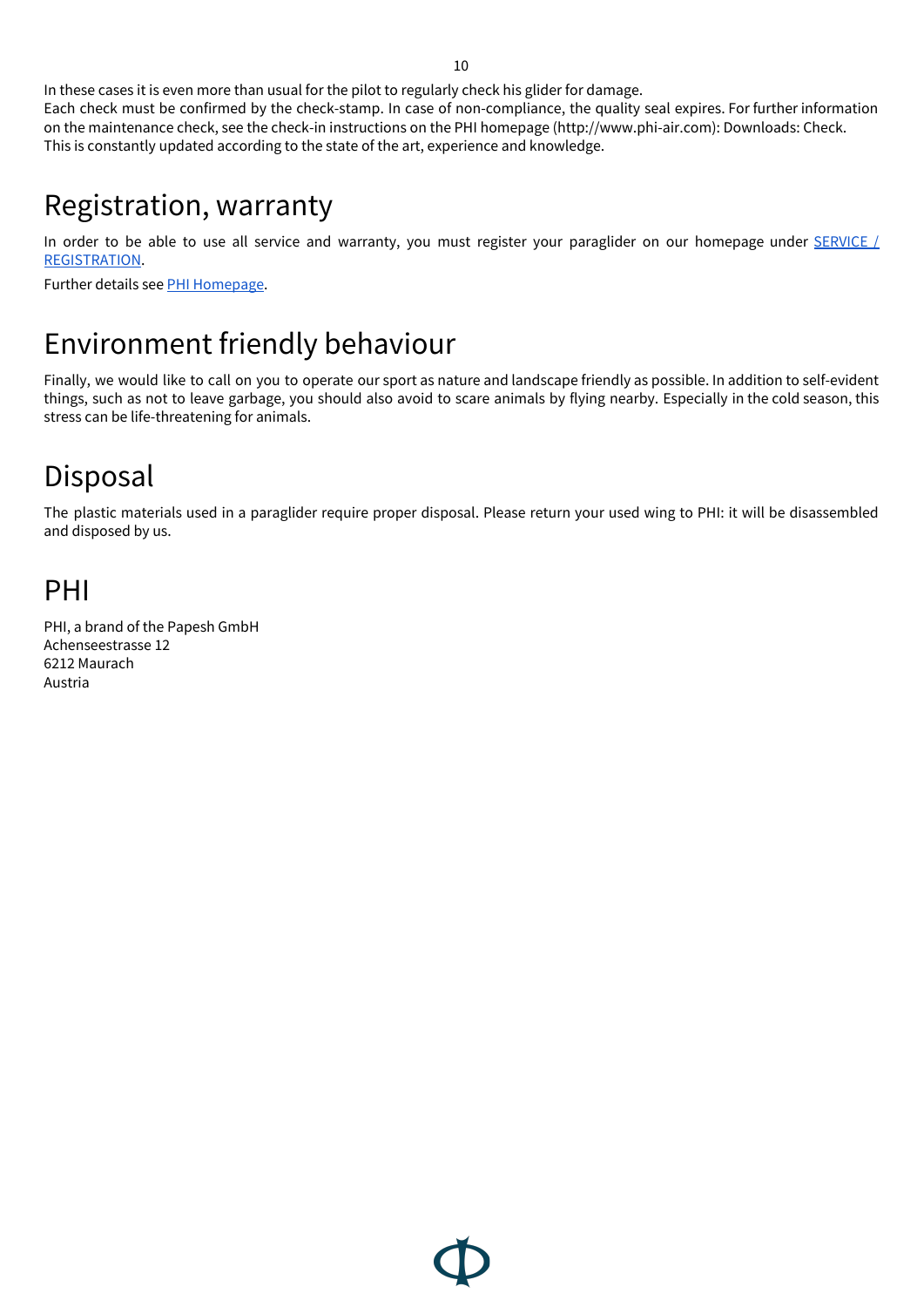# **Technical Data**

| <b>SYMPHONIA</b>                  |                |                                    |                 |       |                 |              |
|-----------------------------------|----------------|------------------------------------|-----------------|-------|-----------------|--------------|
| size                              |                | <b>XS18</b>                        | S <sub>20</sub> | M 22  | L <sub>24</sub> | <b>XL 26</b> |
| number of cells                   |                | 50                                 | 50              | 50    | 50              | 50           |
| projected span                    | m              | 8,18                               | 8,59            | 8,99  | 9,4             | 9,76         |
| projected area                    | m <sup>2</sup> | 18,24                              | 20,08           | 22,02 | 24,05           | 25,93        |
| projected aspect ratio            |                | 3,67                               | 3,67            | 3,67  | 3,67            | 3,67         |
| flat span                         | m              | 10,52                              | 11,04           | 11,56 | 12,08           | 12,54        |
| flat area                         | m <sup>2</sup> | 21,54                              | 23,72           | 26    | 28,4            | 30,62        |
| flat aspect ratio                 |                | 5,14                               | 5,14            | 5,14  | 5,14            | 5,14         |
| line length                       | m              | 6,27                               | 6,58            | 6,89  | 7,2             | 7,48         |
| total line length                 | m              | 218,3                              | 229,1           | 239,9 | 250,7           | 260,3        |
| maximum chord                     | m              | 2,55                               | 2,67            | 2,8   | 3,93            | 3,04         |
| minimum chord                     | m              | 0,6                                | 0,63            | 0,66  | 0,69            | 0,72         |
| weight                            | kg             | 4,1                                | 4,3             | 4,5   | 4,7             | 4,95         |
| recommend weight range            | kg             | $55 - 75$                          | $65 - 85$       | 75-95 | $90 - 110$      | 105-130      |
| certification (EN/LTF)            |                | A                                  | $\mathsf{A}$    | A     | A               | A            |
| material top-, bottomsail, inside |                | Porcher 32, Porcher 32, Porcher 38 |                 |       |                 |              |
| risers                            |                | $3 + 1$                            |                 |       |                 |              |
| riser length                      | mm             | 500                                | 500             | 540   | 540             | 540          |
| speedway                          | mm             | 150                                | 150             | 150   | 170             | 170          |

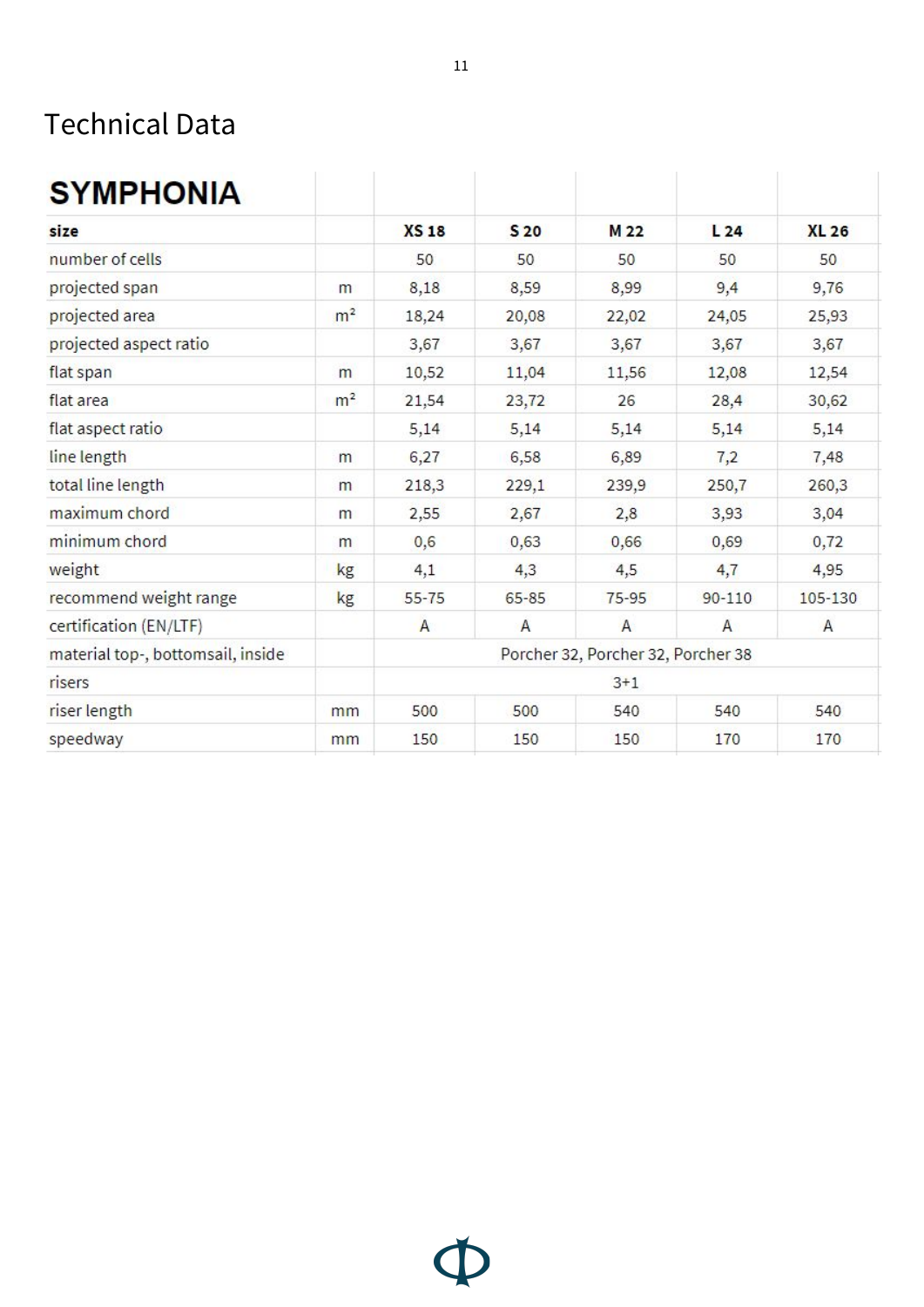

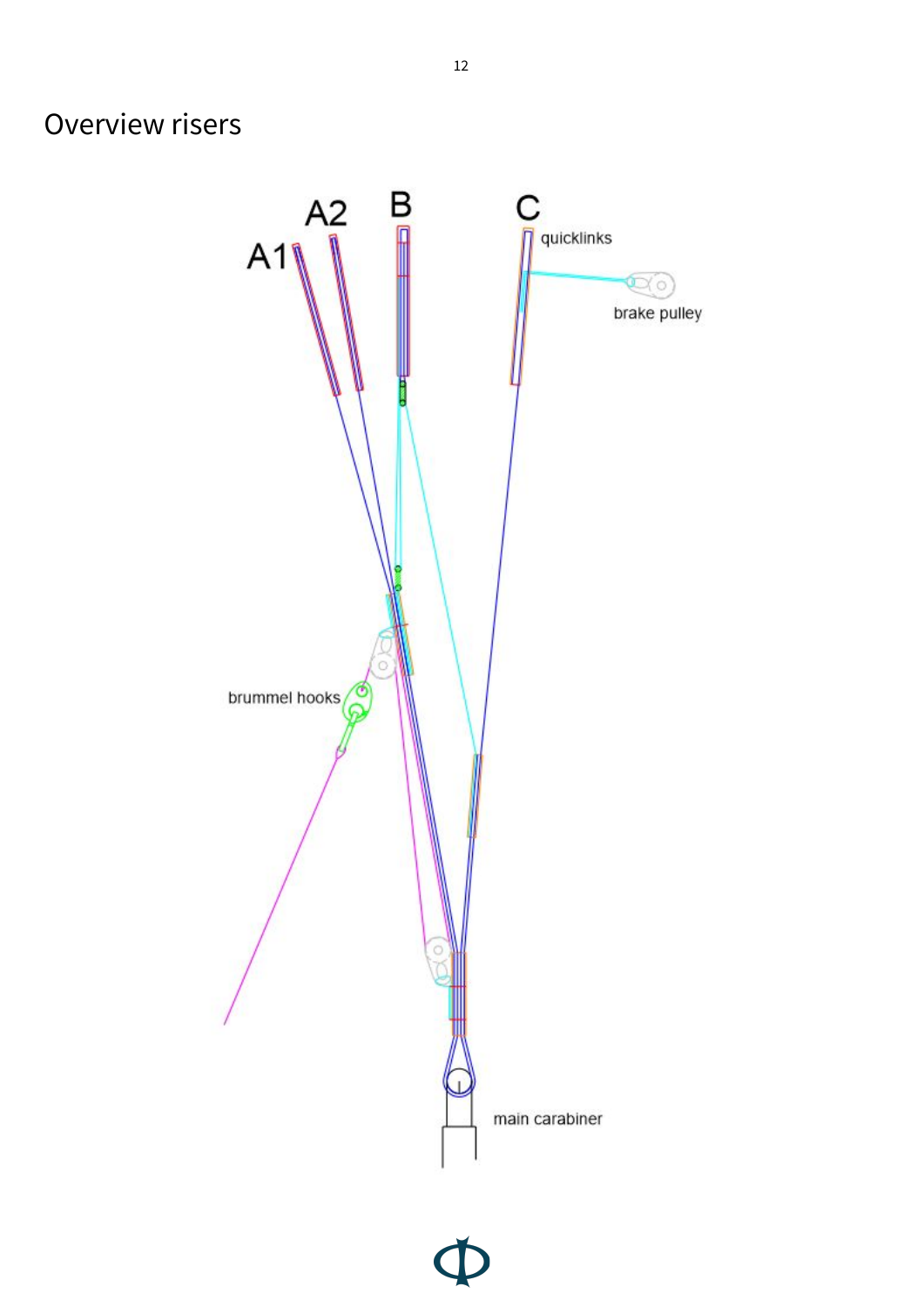